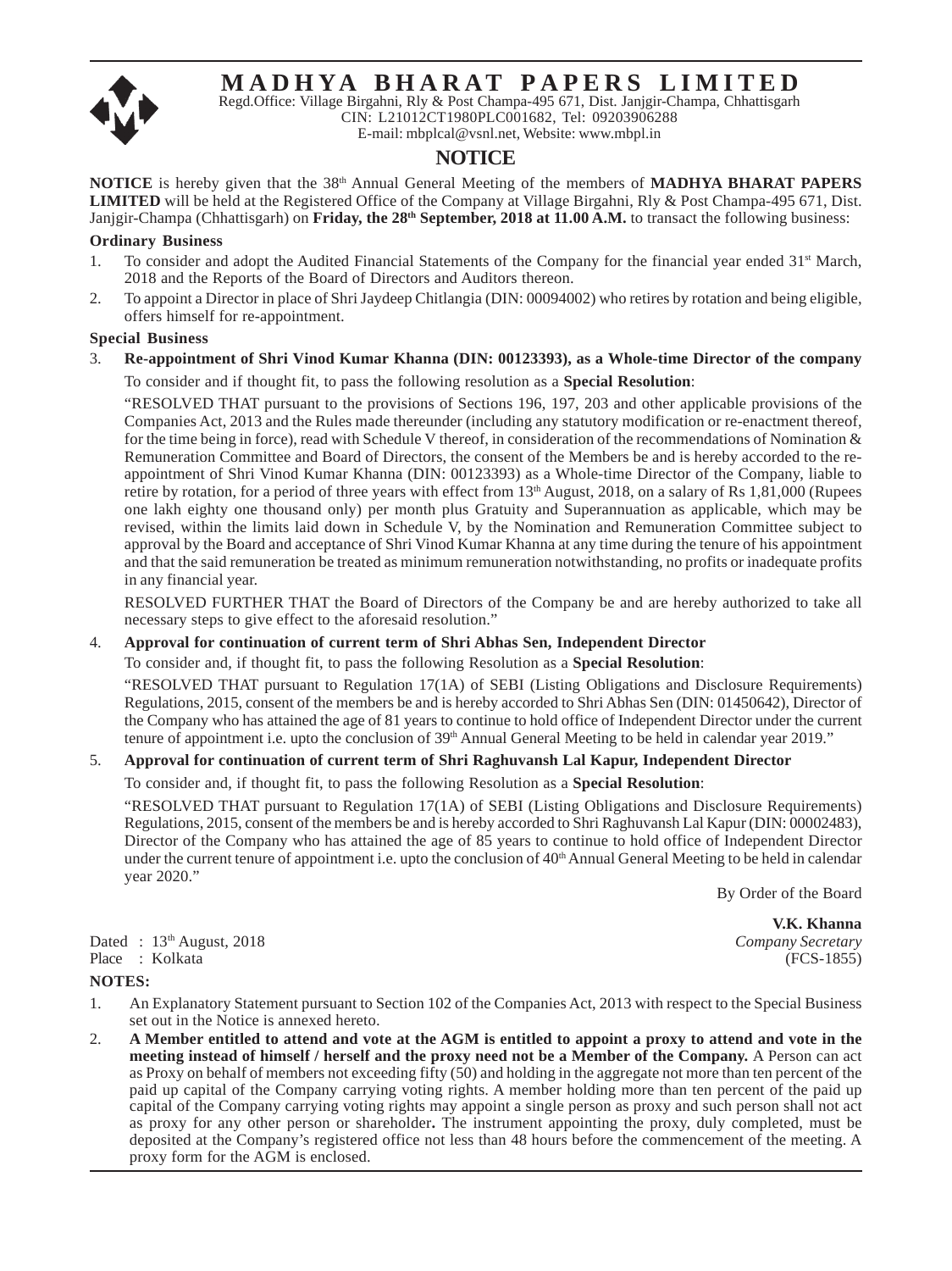# **Madhya Bharat Papers Limited**

- 3. Pursuant to the provisions of Section 91 of the Companies Act, 2013, Register of Members and the Share Transfer Books of the Company will remain closed from 22<sup>nd</sup> September, 2018 to 28<sup>th</sup> September, 2018 (both days inclusive).
- 4. Members who have not registered their email addresses for receiving all communications including Annual Report, Notices, Circulars, etc, over email are requested to register their email address with their Depository Participants, if the shares are held in dematerialized form and with the Registrar and Transfer Agents, if the shares are held in physical form.
- 5. The Securities and Exchange Board of India (SEBI) has mandated the submission of Permanent Account Number (PAN) by every participant in securities market. Members holding shares in electronic form are, therefore, requested to submit their PAN to their Depository Participants with whom they are maintaining their demat account. Members holding shares in physical form can submit their PAN to the Registrar and Share Transfer Agents.
- 6. Copies of Annual Report 2017-18 and instruction for e-voting along with attendance slip and proxy form are being sent by electronic mode to all members whose email address is registered with the Company/Depository Participant(s) unless a member has requested for a hard copy of the same. For members who have not registered their email address, physical copies are being sent by the permitted mode.
- 7. All the documents referred to in the Notice and Statement will be available for inspection at the Registered Office of the Company during normal business hours on all working days till the date of ensuing Annual General Meeting.
- 8. Members are requested to intimate change of addresses, if any, to the Registrar and Share Transfer Agents in respect of equity shares held in physical mode and to the Depository Participant(s) in respect of shares held in dematerialized form.
- 9. Complete particulars of the venue of the Meeting including route map and prominent land mark for easy location is enclosed for the convenience of the members. The same has also been hosted at the website of the Company at www.mbpl.in.
- 10. Members/Proxies are requested to bring the attendance slips with them duly filled in and hand over the same at the entrance of the meeting hall. Members/Proxies are also requested to carry photo identity card and to produce the same on demand.
- 11. In terms of Section 108 of the Companies Act, 2013 read with Rule 20 of the Companies (Management & Administration) Rules, 2014, as amended from time to time and Regulation 44 of SEBI (Listing Obligations and Disclosure Requirements) Regulations, 2015 (hereinafter referred as "SEBI Regulations") the Company is pleased to provide its Members the facility of 'remote e-voting' (e-voting from a place other than venue of the AGM) to exercise their right to vote at the  $38<sup>th</sup>$  Annual General Meeting by the electronic means and the business may be transacted through e-voting services rendered by Central Depository Services (India) Limited (CDSL). The Board of Directors of the Company has appointed Mr. A.K. Labh, Practising Company Secretary (FCS 4848 / CP-3238) as the Scrutinizer for conducting the remote e-voting and the voting through physical ballot process to be conducted at the Annual General Meeting in a fair and transparent manner.
- 12. **The instructions for shareholders voting electronically are as under:**
	- I. The voting period begins on 25.09.2018 at 10.00 A.M. and ends on 27.09.2018 at 5.00 P.M. During this period shareholders of the Company, holding shares either in physical form or in dematerialized form, as on the cutoff date of 21.09.2018 may cast their vote electronically. The e-voting module shall be disabled by CDSL for voting thereafter.
	- II. Shareholders who have already voted prior to the meeting date would not be entitled to vote at the meeting venue.
	- III. Those person who become Members of the Company after dispatch of AGM Notice but on or before 21<sup>st</sup> September, 2018 (Cut Off Date) may obtain the login ID and password by sending a request to the Registrar & Share Transfer Agent at mdpldc@yahoo.com or to the Company at mbplcal@vsnl.net. However, those persons already registered with CDSL for remote e-voting can use their existing user ID & password for login.
	- IV. The shareholders should log on to the e-voting website www.evotingindia.com.
	- V. Click on Shareholders.
	- VI. Now Enter your User ID
		- a) For CDSL: 16 digits beneficiary ID,
		- b) For NSDL: 8 Character DP ID followed by 8 Digits Client ID,
		- c) Members holding shares in Physical Form should enter Folio Number registered with the Company.
	- VII. Next enter the Image Verification as displayed and Click on Login.
	- VIII. If you are holding shares in demat form and had logged on to www.evotingindia.com and voted on an earlier voting of any company, then your existing password is to be used.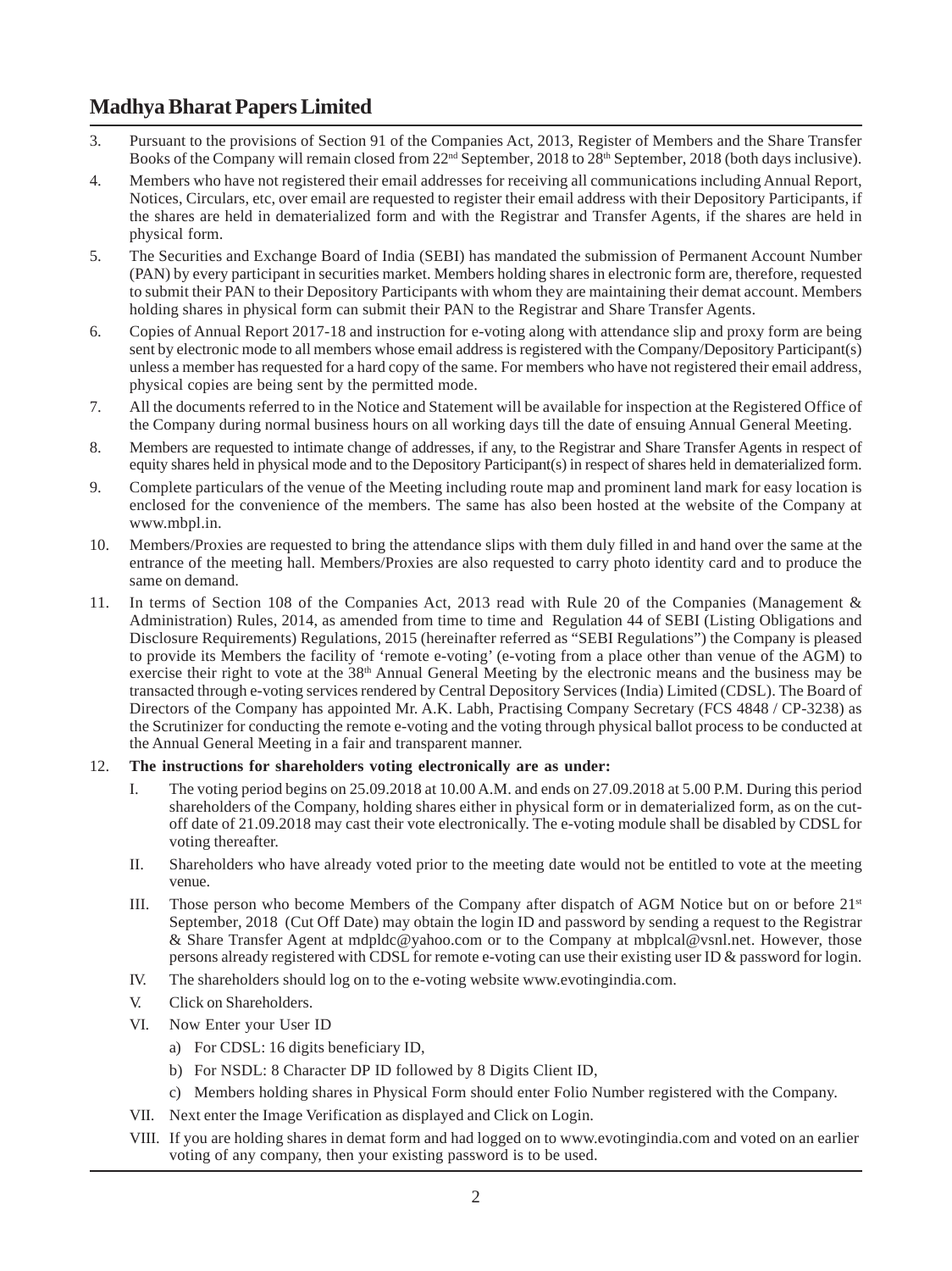

IX. If you are a first time user follow the steps given below:

|                                                | For Members holding shares in Demat Form and Physical Form                                                                                                                                                                                                                                                                                                                                                                                                                                                                                                                                                                                       |
|------------------------------------------------|--------------------------------------------------------------------------------------------------------------------------------------------------------------------------------------------------------------------------------------------------------------------------------------------------------------------------------------------------------------------------------------------------------------------------------------------------------------------------------------------------------------------------------------------------------------------------------------------------------------------------------------------------|
| <b>PAN</b>                                     | Enter your 10 digit alpha-numeric *PAN issued by Income Tax Deptt. (Applicable<br>for both demat shareholders as well as physical shareholders)<br>• Members who have not updated their PAN with the Company/Depository<br>Participant are requested to use the first two letters of their name and the 8<br>digits of the sequence number in the PAN field.<br>• In case the sequence number is less than 8 digits enter the applicable number of<br>0's before the number after the first two characters of the name in CAPITAL<br>letters. Eg. If your name is Ramesh Kumar with sequence number 1 then enter<br>RA00000001 in the PAN field. |
| Dividend Bank Details or<br>Date of Birth(DOB) | Enter the Dividend Bank Details or Date of Birth (in dd/mm/yyyy format) as recorded<br>in your demat account or in the company records in order to login. If both the details<br>are not recorded with the depository or company please enter the member id / folio<br>number in the Dividend Bank details field as mentioned in instruction (VI).                                                                                                                                                                                                                                                                                               |

- X. After entering these details appropriately, click on "SUBMIT" tab.
- XI. Members holding shares in physical form will then directly reach the Company selection screen. However, members holding shares in demat form will now reach 'Password Creation' menu wherein they are required to mandatorily enter their login password in the new password field. Kindly note that this password is to be also used by the demat holders for voting for resolutions of any other company on which they are eligible to vote, provided that company opts for e-voting through CDSL platform. It is strongly recommended not to share your password with any other person and take utmost care to keep your password confidential.
- XII. For Members holding shares in physical form, the details can be used only for e-voting on the resolutions contained in this Notice.
- XIII. Click on the EVSN for the relevant <**Madhya Bharat Papers Ltd**> on which you choose to vote.
- XIV. On the voting page, you will see "RESOLUTION DESCRIPTION" and against the same the option "YES/ NO" for voting. Select the option YES or NO as desired. The option YES implies that you assent to the Resolution and option NO implies that you dissent to the Resolution.
- XV. Click on the "RESOLUTIONS FILE LINK" if you wish to view the entire Resolution details.
- XVI. After selecting the resolution you have decided to vote on, click on "SUBMIT". A confirmation box will be displayed. If you wish to confirm your vote, click on "OK", else to change your vote, click on "CANCEL" and accordingly modify your vote.
- XVII. Once you "CONFIRM" your vote on the resolution, you will not be allowed to modify your vote.
- XVIII. You can also take a print of the votes cast by clicking on "Click here to print" option on the Voting page.
- XIX. If a demat account holder has forgotten the login password then Enter the User ID and the image verification code and click on Forgot Password & enter the details as prompted by the system.
- XX. Shareholders can also cast their vote using CDSL's mobile app m-Voting. The m-Voting app can be downloaded from Google Play Store by Android users, from App store by iPhone users and from Windows Phone Store by Windows phone users. Thereafter please follow the instructions as prompted by the mobile app while voting on your mobile.
- XXI. Note for Non Individual Shareholders and Custodians
- Non-Individual shareholders (i.e. other than Individuals, HUF, NRI etc.) and Custodian are required to log on to www.evotingindia.com and register themselves as Corporate.
- A scanned copy of the Registration Form bearing the stamp and sign of the entity should be emailed to helpdesk.evoting@cdslindia.com.
- After receiving the login details a Compliance User should be created using the admin login and password. The Compliance User would be able to link the account(s) for which they wish to vote on.
- The list of accounts linked in the login should be mailed to helpdesk.evoting@cdslindia.com and on approval of the accounts they would be able to cast their vote.
- A scanned copy of the Board Resolution and Power of Attorney (POA) which they have issued in favour of the Custodian, if any, should be uploaded in PDF format in the system for the scrutinizer to verify the same.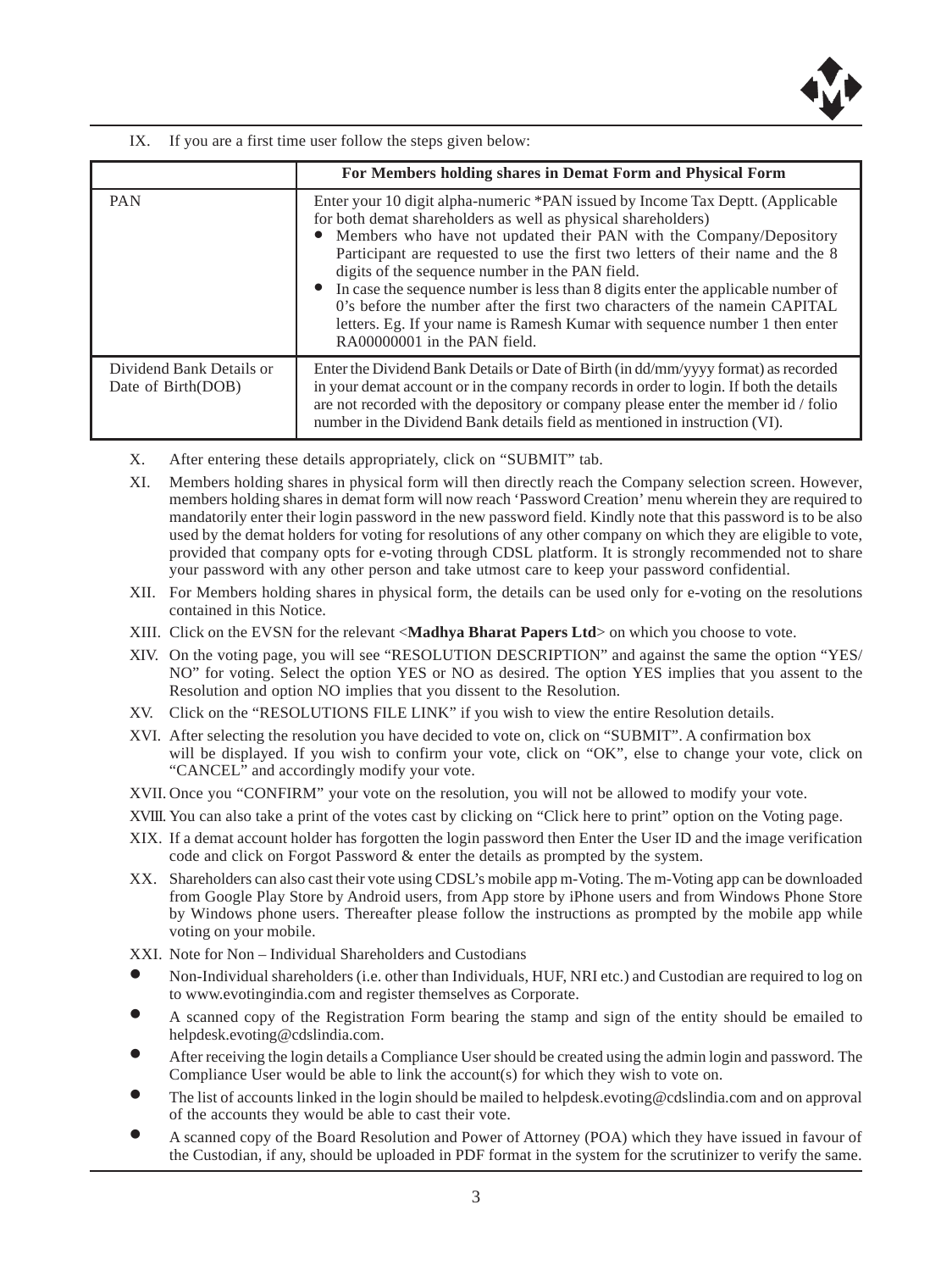## **Madhya Bharat Papers Limited**

XXII. In case you have any queries or issues regarding e-voting, you may refer the Frequently Asked Questions ("FAQs") and e-voting manual available at www.evotingindia.com, under help section or write an email to helpdesk.evoting@cdslindia.com

#### **Explanatory Statement pursuant to Section 102 of the Companies Act, 2013**

#### **Item No. 3**

The Board of Directors of the company subject to the approval of the Members have re-appointed Shri Vinod Kumar Khanna as Whole-time Director of the Company for a period of 3 years w.e.f. 13<sup>th</sup> August, 2018 at the remuneration and other terms and conditions as contained in the resolution. His re-appointment and remuneration have been recommended by the Nomination and Remuneration Committee.

He has been associated with the Company since last 36 years. Your Directors are of the opinion that his continued association with the Company and his rich experience will be beneficial to the Company.

The Resolution set out in Item No. 3 of the Notice convening the meeting has to be considered accordingly and the Board recommends the same.

No Director, Key Managerial Personnel or their relatives are interested or concerned, financially or otherwise, in the resolution, except Shri Vinod Kumar Khanna, to whom the resolution relates.

#### **Statement required pursuant to the provisions of Schedule V of the Companies Act, 2013 is given below:**

#### **I. GENERAL INFORMATION:**

- 1. Nature of Industry: The Company is engaged in the business of manufacturing of Writing & Printing Paper.
- 2. Date or expected date of commencement of commercial production: Company is in operation since 1984.
- 3. In case of new companies, expected date of commencement of activities as per project approved by financial institutions appearing in the prospectus: Not Applicable
- 4. Financial Performance based on given indicators:  $(\bar{\xi})$  in lakhs)

|  | . | in lakhs) |  |
|--|---|-----------|--|
|  |   |           |  |

| <b>Particulars</b>                | 2017-18   | 2016-17   |
|-----------------------------------|-----------|-----------|
| Revenue from Operations           | 3547.40   | 3863.04   |
| $\vert$ Profit/ (Loss) before tax | (1683.12) | (1297.29) |
| $\Gamma$ Profit/ (Loss) after tax | (1039.84) | (852.24)  |

5. Foreign investments or collaborations, if any: Nil

#### **II. INFORMATION ABOUT THE APPOINTEE:**

- 1. Background details: Shri Vinod Kumar Khanna is M.Com, LLB, FCA, FCS, FCMA and has joined Company on 19.10.1982
- 2. Past remuneration: Shri Vinod Kumar Khanna had drawn remuneration of Rs. 21,72,0000/- (inclusive of all perquisites) during the financial year 2017-18 as Executive Director & Company Secretary.
- 3. Recognition or Awards: Awarded Certificate of Merit and Cash Prize for ranking  $3<sup>rd</sup>$  in the final examination of Cost Accountancy.
- 4. Job profile and his suitability: Shri Vinod Kumar Khanna has been contributing in his role towards achievement of the goals of the organization. He has extensive experience in the areas of Finance, Secretarial, Legal and Overall Management. Hence, on the basis of recommendation of the Nomination & Remuneration Committee and approval of the Board, he is a suitable candidate for the position of Whole-time Director.
- 5. Remuneration proposed: As mentioned in the text of the resolution.
- 6. Comparative remuneration profile with respect to industry, size of the company, profile of the position of the person: Taking into account the size of the company, profile, position and involvement of Shri Vinod Kumar Khanna in the Company, the proposed remuneration to the appointee is reasonable and in lines with the remuneration levels in the Industry.
- 7. Pecuniary Relationship directly or indirectly with the company, or relationship with managerial personnel, if any: Shri Vinod Kumar Khanna holds 850 equity shares in the company.

#### **III. OTHER INFORMATION:**

1. Reasons of loss or inadequate profits: As per instructions received from Central Pollution Control Board (CPCB) and Chhattisgarh Environment Conservation Board (CECB) the company had to close down the plant based on agro residues and convert the production from agro residues to recycled waste paper. This was time consuming and also required capital expenditure. Further, Fuel Cost had gone up tremendously due to procurement of coal through e-auction/ open market at higher price. Quality of paper produced due to change of raw material was not readily acceptable to market and had yielded lower realization as compared to its cost of production.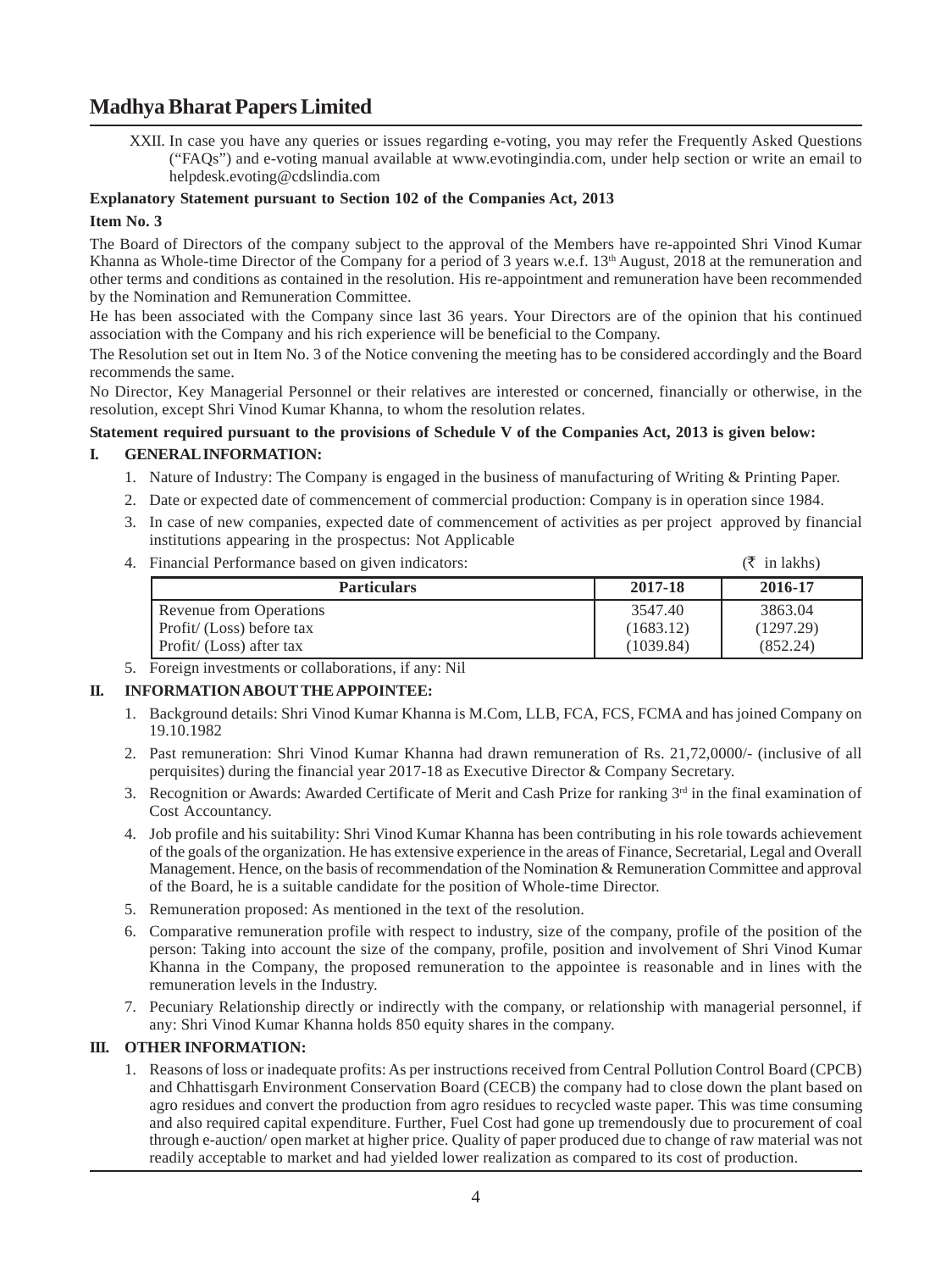

- 2. Steps taken or proposed to be taken for improvement: As per the directives received from the CPCB and CECB, the raw material agro residues was replaced by recycled waste paper and the Company has installed number of equipments to stabilize the operations with quality paper and increased production.
- 3. Expected increase in productivity and profits in measurable terms: The requisite investments are under way to make the plant fully operational and the Company is hopeful of improvement in future.

#### **Item No. 4 and 5**

Pursuant to Regulation 17 (1A) of the SEBI (Listing Obligations and Disclosure Requirements) Regulations, 2015 approval of the members by way of a Special Resolution is necessary for appointment / continuation of appointment of any Non-Executive Director who has attained the age of 75 (Seventy Five) years.

Shri Abhas Sen (DIN: 01450642), was appointed as an Independent Director of the Company for a term of 5 (five) consecutive years at the AGM held on  $26<sup>th</sup>$  September, 2014 upto the conclusion of 39<sup>th</sup> AGM to be held in calendar year 2019. He has done B.A. (Hons) and is a Fellow Member of the Institute of Company Secretaries of India. He has knowledge and vast experience in corporate legal matters, finance, personnel and administration.

Shri Raghuvansh Lal Kapur (DIN: 00002483) was appointed as an Independent Director of the Company for a term of 5 (five) consecutive years at the AGM held on  $24<sup>th</sup>$  September, 2015 upto the conclusion of  $40<sup>th</sup>$  AGM to be held in calendar year 2020. He has done his Post Graduation in HR & Labour Management and LLB. He is a valuable asset to the Company which adds diversity and enriched points of view in the Board's discussions.

The Board of Directors is of the opinion that Shri Abhas Sen and Shri Raghuvansh Lal Kapur are persons of integrity, possess relevant expertise and vast experience and their association as Non-Executive Independent Directors will be beneficial and in the best interest of the Company.

None of the Directors, Key Managerial Personnel of the Company or their relatives is in any way, concerned or interested, financially or otherwise, in the aforementioned resolutions.

The Board recommends the Special Resolution set forth in Item No. 4 and 5 for your approval.

By Order of the Board

Dated : 13th August, 2018 *Company Secretary* Place : Kolkata (FCS-1855)

 **V.K. Khanna**

#### **Information pursuant to SEBI Regulations and Secretarial Standards in respect of Appointment/ Re-appointment of Director:**

| <b>Name of Director</b>                                   | <b>Shri Vinod Kumar</b><br><b>Khanna</b>                                                               | Shri Jaydeep<br>Chitlangia                                                                                                                                      | <b>Shri Abhas Sen</b>                                                                         | Shri Raghuvansh<br>Lal Kapur                                |
|-----------------------------------------------------------|--------------------------------------------------------------------------------------------------------|-----------------------------------------------------------------------------------------------------------------------------------------------------------------|-----------------------------------------------------------------------------------------------|-------------------------------------------------------------|
| Age                                                       | 63 years                                                                                               | 55 years                                                                                                                                                        | 81 years                                                                                      | 85 years                                                    |
| Date of appointment                                       | $13th$ August, 2015                                                                                    | $1st$ January, 1990                                                                                                                                             | $24th$ October, 2002                                                                          | $10th$ August, 2013                                         |
| <b>Qualification</b>                                      | M.Com, LL.B., FCA,<br>FCS, FCMA                                                                        | B.Com                                                                                                                                                           | $B.A.$ (Hons),<br><b>Chartered Secretary</b>                                                  | M.A., LLB, Post<br>Graduation in HR &<br>Labour Management, |
| Experience                                                | Extensive<br>experience in the<br>area of Finance,<br>Secretarial, Legal<br>and Overall<br>Management. | Extensive<br>experience in the<br>area of Marketing,<br>Corporate<br>Planning, Business<br>Development,<br>Strategy<br>Formulation and<br>Overall<br>Management | Vast experience in<br>corporate legal<br>matters, finance,<br>personnel and<br>administration | Corporate<br>management and<br>specialization in HR<br>& IR |
| Terms and Conditions<br>of Appointment/<br>Re-appointment | Whole-time Director -<br>liable to retire by<br>rotation                                               | <b>Managing Director-</b><br>liable to retire by<br>rotation                                                                                                    | Independent<br>Director-not liable<br>to retire by rotation                                   | Independent<br>Director-not liable<br>to retire by rotation |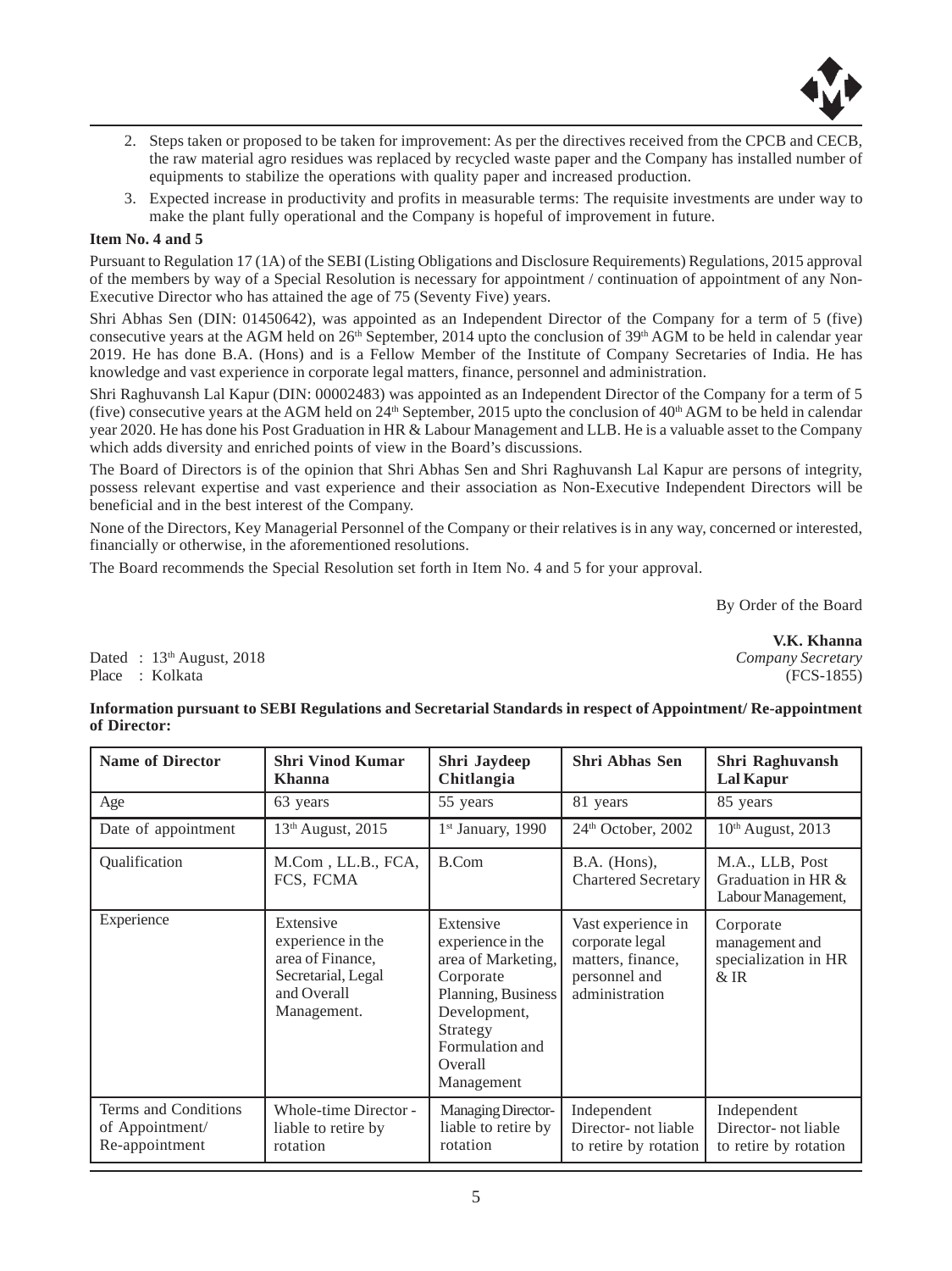# **Madhya Bharat Papers Limited**

| Number of Board<br>Meetings attended out<br>of four Board Meetings<br>held during the year | Four                                                                                                   | Four                                                                                                         | Four                                                                                               | Four       |
|--------------------------------------------------------------------------------------------|--------------------------------------------------------------------------------------------------------|--------------------------------------------------------------------------------------------------------------|----------------------------------------------------------------------------------------------------|------------|
| Remuneration details                                                                       | Last drawn<br>remuneration is given<br>in the Corporate<br>Governance section of<br>the Annual Report. | Last drawn<br>remuneration is<br>given in the<br>Corporate<br>Governance<br>section of the<br>Annual Report. | Nil                                                                                                | <b>Nil</b> |
| Other Directorships                                                                        | Aashray Enterprises<br>Pvt. Ltd.<br>Aishani Infotech<br>Pvt.Ltd.<br>Chitlangia Timber<br>Products Ltd. | Chitlangia Timber<br>Products Ltd.<br>Chitperi Farm<br>Pvt. Ltd.<br>P.S. Plywood<br>Products Pyt. Ltd        | Spearhead<br>Consultants &<br>Evaluaters Pvt Ltd.<br>Inspectorate<br>Griffith (India)<br>Pvt. Ltd. | Nil        |
| Committee membership /<br>Chairmanship in other<br>Companies                               | Nil                                                                                                    | <b>Nil</b>                                                                                                   | Nil                                                                                                | Nil        |
| Relationship with other<br>Directors/Manager/<br><b>KMP</b>                                | None                                                                                                   | None                                                                                                         | None                                                                                               | None       |
| Number of shares held<br>in the Company                                                    | 850                                                                                                    | 430000                                                                                                       | Nil                                                                                                | Nil        |

### **ROUTE MAP**

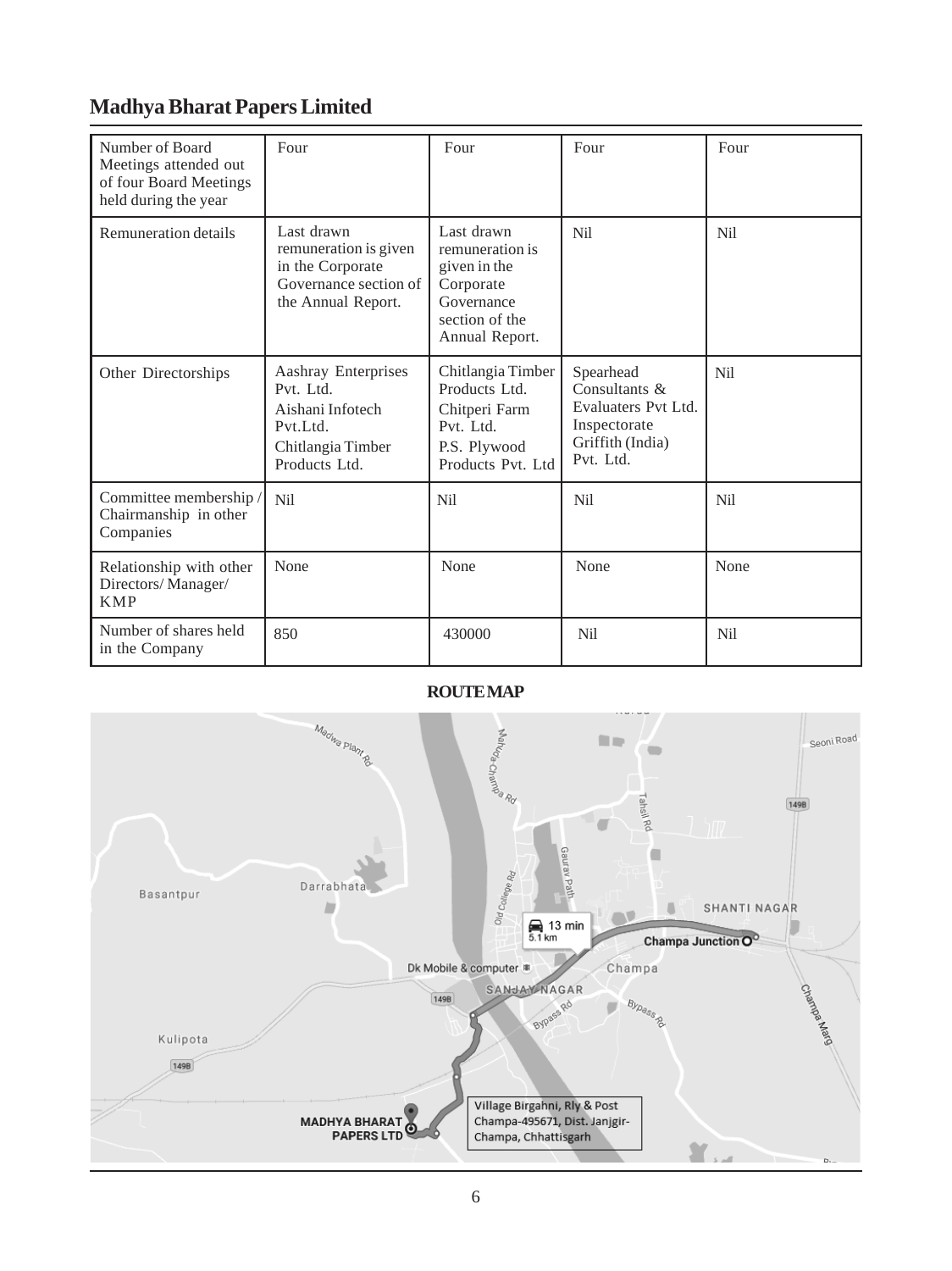**MADHYA BHARAT PAPERS LIMITED**

Regd.Office: Village Birgahni, Rly & Post Champa-495 671 Dist. Janjgir-Champa (Chhattisgarh) CIN: L21012CT1980PLC001682

### **38TH ANNUAL GENERAL MEETING**

#### **ATTENDANCE SLIP**

No. of Shares held :

I certify that I am a member / proxy for the member of the Company.

I hereby record my presence at the 38th Annual General Meeting of the Company at its Registered Office at Village Birgahni, Rly & Post Champa-495 671, Dist. Janjgir-Champa, Chhattisgarh on Friday, 28<sup>th</sup> September, 2018 at 11.00 A.M

 $\overline{\phantom{a}}$  , and the contribution of  $\overline{\phantom{a}}$  , and  $\overline{\phantom{a}}$  , and  $\overline{\phantom{a}}$  , and  $\overline{\phantom{a}}$  , and  $\overline{\phantom{a}}$  , and  $\overline{\phantom{a}}$ 

Name of the Member / Proxy Signature of the Member/ Proxy

Notes: Member / Proxy attending the Annual General Meeting must bring his / her Attendance Slip which should be signed and deposited at the entrance of the meeting hall. Duplicate Attendance Slip will not be issued at the venue.

**..................................................................................................................................................................................................................................**.

#### **ELECTRONIC VOTING**

Electronic Voting (e-voting) facility is being provided in respect of the Resolutions proposed at the 38th Annual General Meeting (AGM) in accordance with Section 108 of the Companies Act, 2013 read with Rule 20 of the Companies (Management and Administration) Rules, 2014.

Your e-voting user ID and password are provided below:

| <b>EVSN</b><br>(E-Voting Sequence Number) | User ID | PAN / Sequence No.<br><b>PASSWORD</b> |
|-------------------------------------------|---------|---------------------------------------|
|                                           |         |                                       |